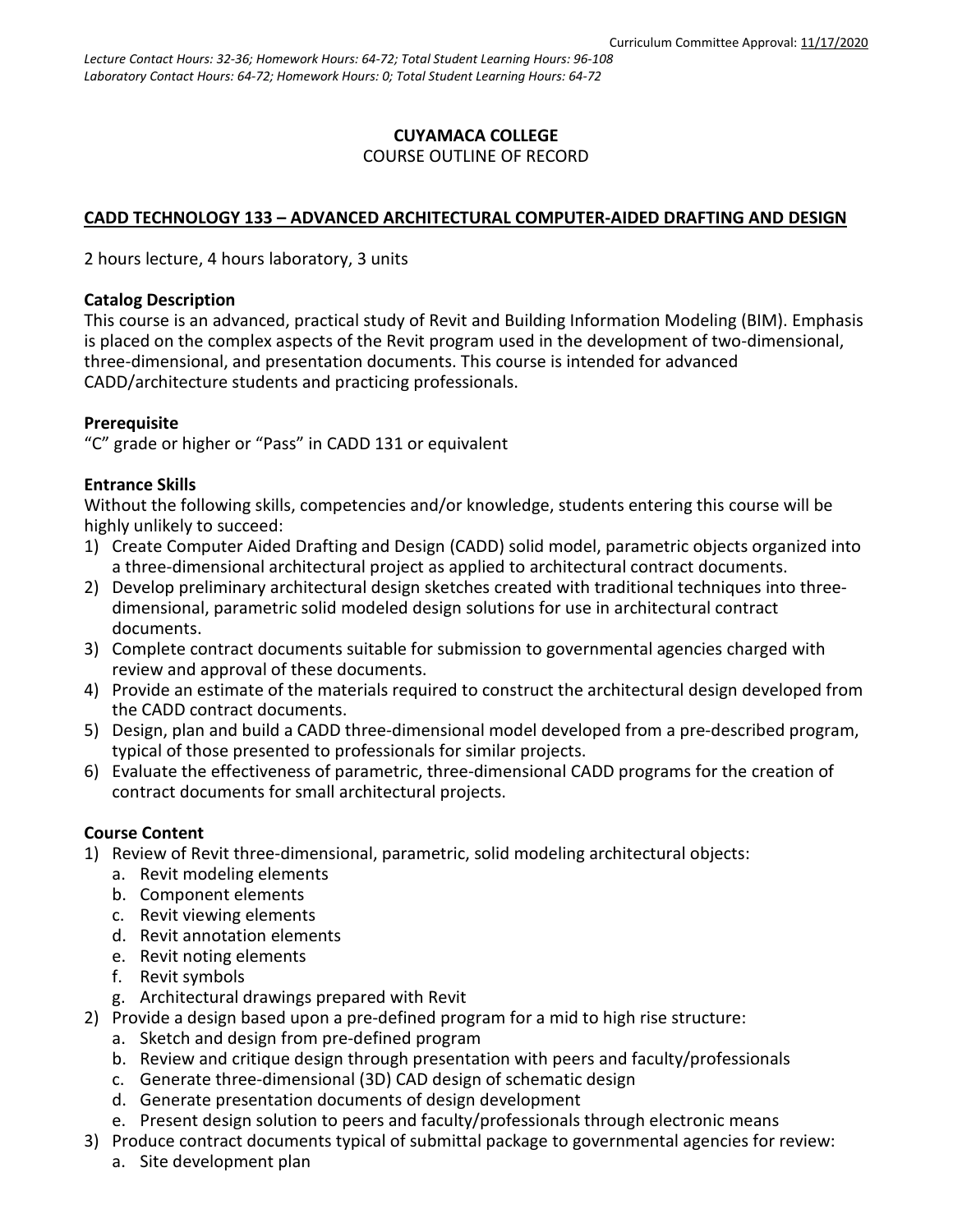- b. Architectural floor plans
	- 1. Core development (stairs and elevators)
	- 2. Basement floor plans
	- 3. Lobby floor plans
	- 4. Upper floor plans
	- 5. Penthouse floor plans
	- 6. Mechanical level floor plans
- c. Exterior elevations (all sides)
- d. Conceptual structural design
- e. Building sections
- f. Architectural and structural details
- g. Schedules, legends and reports
- 4) Estimate materials and cost of structure based upon program analysis

### **Course Objectives**

Students will be able to:

- 1) Use the Revit parametric computer program to create a complete three-dimensional (3D) model from an original architectural design.
- 2) Extract finite two-dimensional and visually accurate three-dimensional component views for advanced contract documents from an electronic three-dimensional computer-generated model.
- 3) Create complex two-dimensional line drawings, proposed to be utilized in the construction industry, from a three-dimensional model.
- 4) Build a sophisticated electronic three-dimensional model utilizing multiple compound wall types, standard and custom user created doors and windows, complex massing structural elements, user generated interior and exterior specialty components, advanced environmental systems components, research and development of library components, and advanced use of twodimensional and three-dimensional drafting and design components, three-dimensional drafting and design components.
- 5) Create printed black and white and color presentation documents and drawings from an electronic three-dimensional model.
- 6) Create a complete design process set of documents for a complex structure, including conceptual design documents, preliminary design documents, design development documents, contract documents, schedules, and legends from an electronic three-dimensional model.

### **Method of Evaluation**

A grading system will be established by the instructor and implemented uniformly. Grades will be based on demonstrated proficiency in subject matter determined by multiple measurements for evaluation, one of which must be essay exams, skills demonstration or, where appropriate, the symbol system.

- 1) Quizzes:
	- a. Written analysis that requires students to recognize the variety of available CADD components for the creation of small scale architectural projects, while utilizing the solid modeling, parametric building elements in the program and the evaluation of the effectiveness of varying CADD programs as applied to the profession of architecture
	- b. CADD drawings that evaluate students' knowledge of the many varying uses of the program as applied to the planning, preparation, creation and construction of design projects based upon pre-described planning and design programs, typical of those presented to professionals for similar type projects. Evaluation of these drawings will be based upon industry standards that include completeness, accuracy, and time required to complete the project under strict guidelines and criteria.
- 2) Projects:
	- a. Written analysis of the pre-described architectural program presented for the preparation of the design project.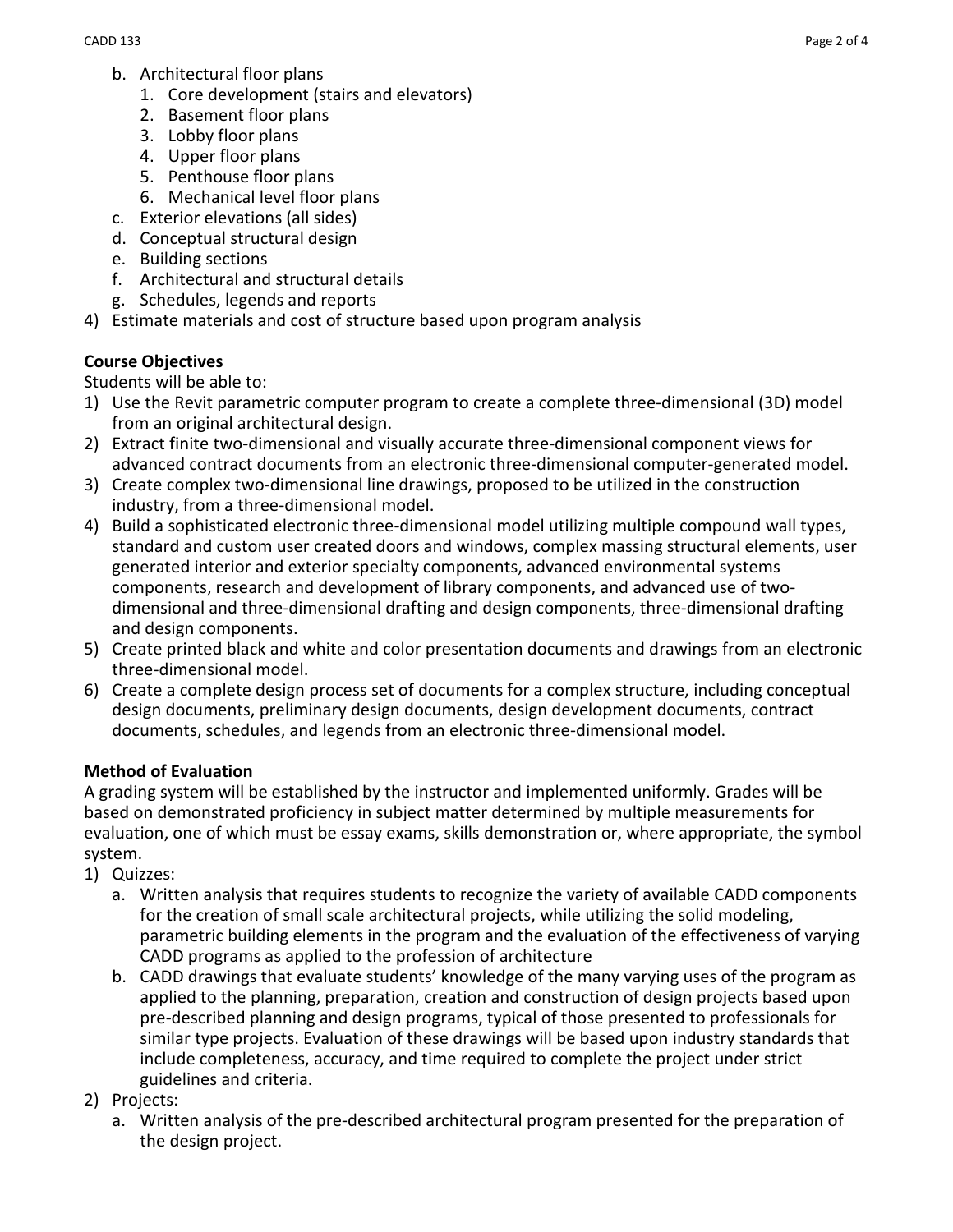- b. Design sketches utilizing traditional presentation techniques such as pencil and bond paper and ink on sketch paper.
- c. Preliminary solid modeling "mass model" designs created with the CADD program.
- d. Detailed presentations utilizing a variety of techniques to describe the project to a potential client, similar to those techniques used in the architectural profession.
- e. Knowledge of the required documents and nomenclature to complete a small scale architectural project suitable for submission to the local government agency charged with its review and approval.
- f. Estimate the materials utilized to create the CADD produced three-dimensional model.
- 3) Midterm: CADD drawing that evaluates students' knowledge of the varying uses of the program as applied to the planning, preparation, creation and construction of design projects based upon predescribed planning and design programs typical of those used in the profession. Evaluation of these drawings will be based upon industry standards that include completeness, accuracy and time required to complete the project under strict guidelines and criteria.
- 4) Final Exam:
	- a. Multiple choice exam that measures students' knowledge of the detailed operation of the CADD program.
	- b. CADD drawing that evaluates students' knowledge of the many varying uses of the program as applied to the planning, preparation, creation and construction of design projects based upon pre-described planning and design programs typical of those used in the profession. Evaluation of these drawings will be based upon industry standards that include completeness, accuracy and time required to complete the project under strict guidelines and criteria.
- 5) In-class activities (written/oral) that measure students' ability to articulate fundamental drafting design and production skills required in the field of engineering graphics

# **Special Materials Required of Student**

USB flash drive (1GB or larger)

### **Minimum Instructional Facilities**

CADD computer lab

### **Method of Instruction**

- 1) Lecture and lab demonstrations
- 2) Lab assignments
- 3) Projects

# **Out-of-Class Assignments**

- 1) Bi-weekly mini-drawing projects (at least five)
- 2) Three group drawing projects (three students together)
- 3) Final drawing project

### **Texts and References**

- 1) Required (representative example): Stine, Daniel, Commercial Design, Autodesk Revit 2018. SDC Publications, 2018.
- 2) Supplemental: None

# **Student Learning Outcomes**

Upon successful completion of this course, students will be able to:

- 1) Create a complete three-dimensional (3D) model from an original architectural design.
- 2) Create complex two-dimensional line drawings, proposed to be utilized in the construction industry, from a three-dimensional model.